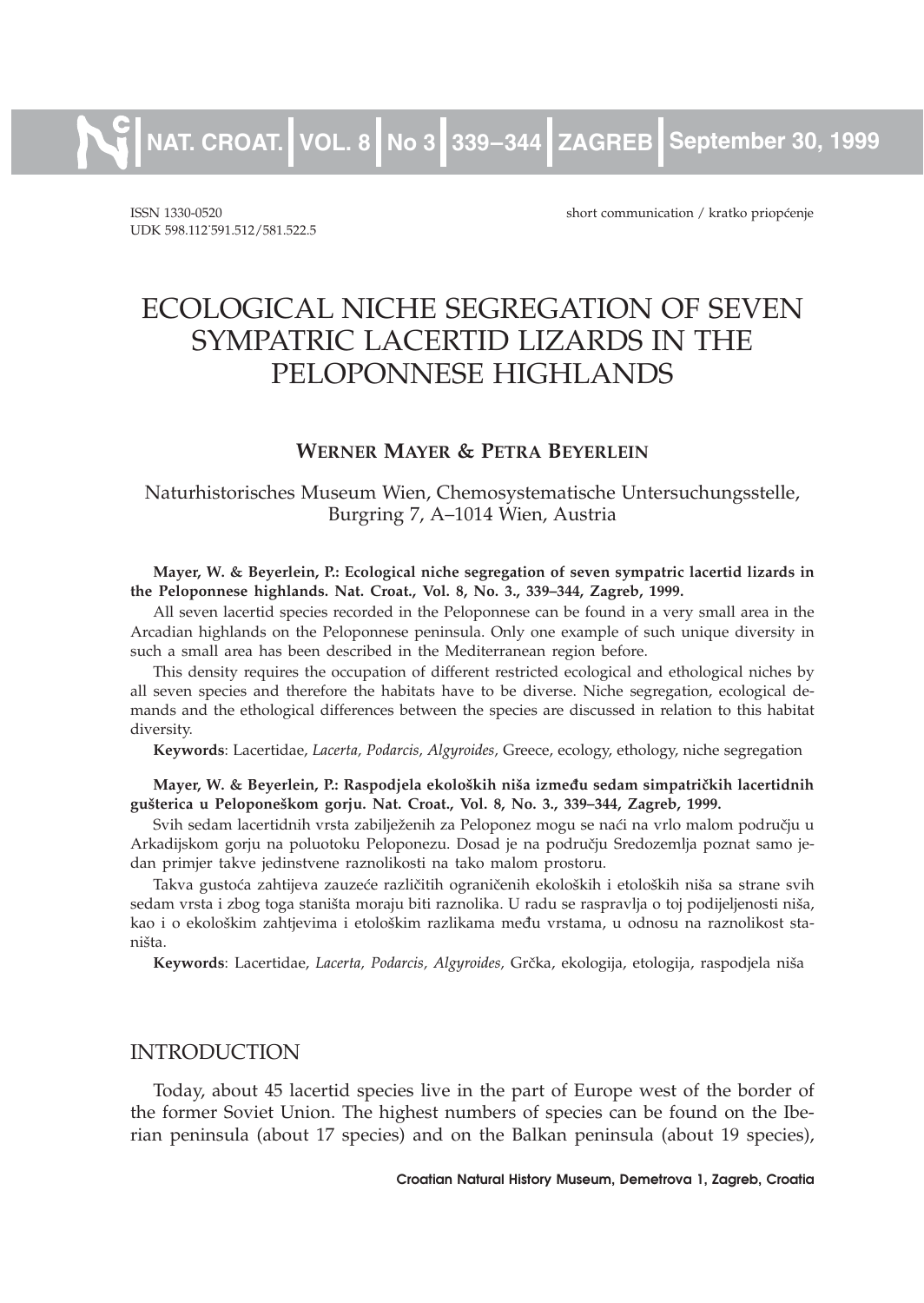while on the south and central Italian mainland only three species can be found altogether. In spite of the dominating role of Lacertidae in Mediterranean herpetosocieties a sympatric occurrence of more than five species is very rare. ARNOLD (1987) describes sympatry of seven species near Gacko in Bosnia-Herzegovina.

Usually, the foraging strategies of lizards are classified into the »sit and wait« or »widely foraging« types (PIANKA, 1966). These two forms enable the coexistence of two species with the same activity period and similar prey in the same area and thus may cause an increasing species diversity in this area.

While the Feneos basin was being mapped, seven lacertid lizard species were recorded within an area of less than 100 km² five different species being registered in areas of less than five hectares (MAYER *et al*., 1990).

This area can be found on the Greek Peloponnese peninsula in the Corinth prefecture near the borders with Arcadia and Achaia. The basin shows no drainage above ground. It is drained by the Olvios River, which flows southwards, and which fed a lake in the southern part of the basin until 1890 or later (PHILIPPSON, 1891) – today it runs out through a karst hole at a height of about 700 m above sea level.

The Olvios River has only one important tributary, which rises in the Mt Durduvana region and flows into the Olvios south of Feneos village. Since no name was established for it, in the sequel it will be referred to as the Durduvana brook (see Fig. 1).

The valley bottom (700 – 900 above sea level) is used as pasture and farmland; only along the brooks and in a small area south of Feneos do small forest relicts exist, consisting mainly of planes (*Platanus orientalis*), oaks (*Quercus fraineto, Q. pubescens*), poplars (*Populus* spec.), and black pines (*Pinus nigra*).

## MATERIALS AND METHODS

We investigated the area during seven different visits in the months of May, June and July, between 1988 and 1995. Habitat preferences as well as hunting strategies were ascertained. *Podarcis erhardii* only lives in a very small range within the area. Though this species occurs together with four other lacertids at several places in this area we have only incomplete data concerning it and therefore have restricted our report to the other six species in two small investigation sites less than five hectares in area each:

1. Durduvana valley south of Feneos: sparse riverine forest with adjoining temporary water meadow, road embankment and edge of the forest on the adjoining slope.

2. Olvios drain north of Mati: steep limestone rocks and meadow on the ancient lake ground.

Since we do not agree with BÖHME's argumentation concerning *Podarcis'* male gender (1997), we list these species with their female names as usual up to now (see MAYER, 1998).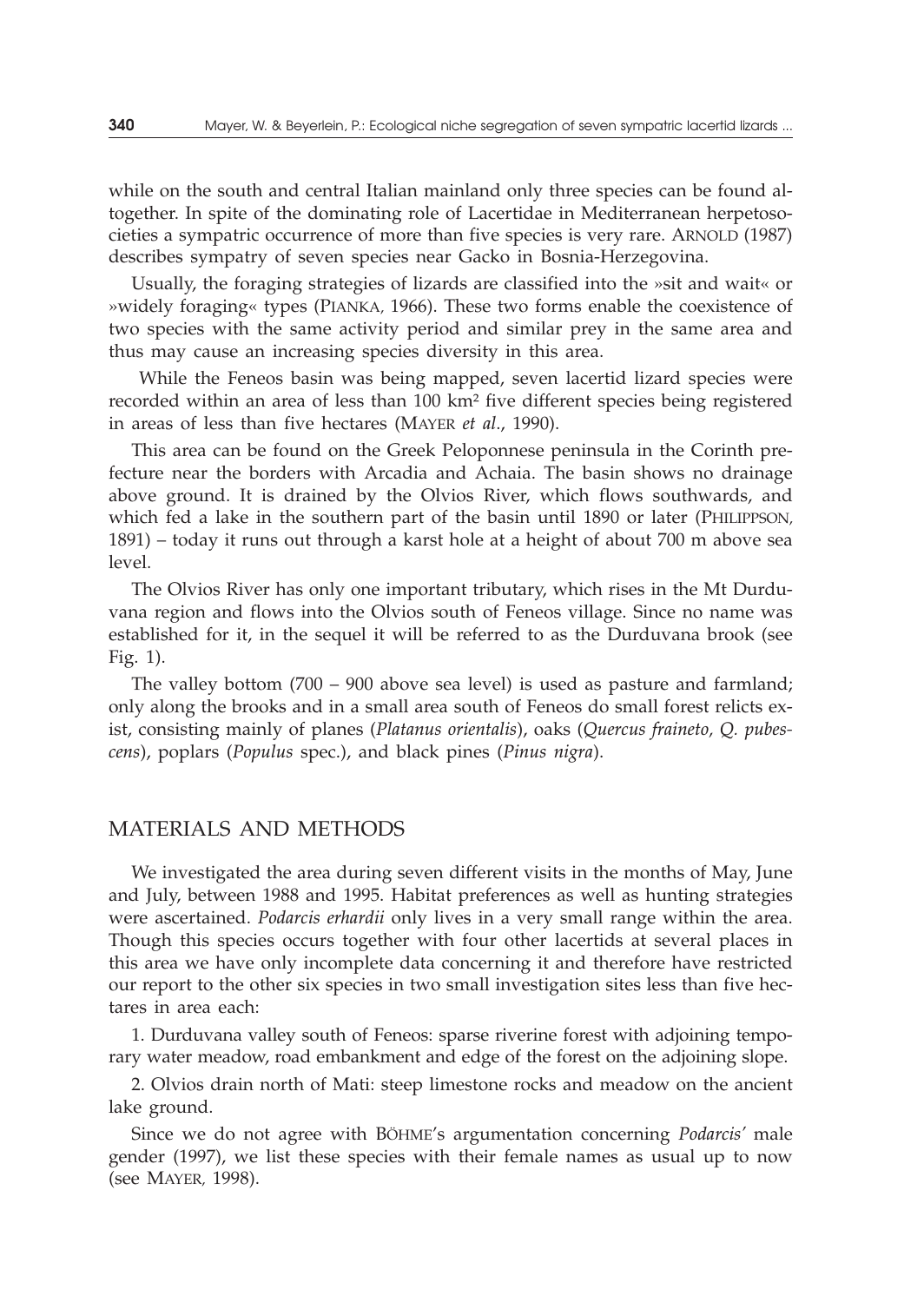#### RESULTS

Five different species could be recorded from each of the two observation sites. In the Durduvana valley we found *Lacerta trilineata*, *Podarcis peloponnesiaca*, *P. taurica*, *P. muralis*, and *Algyroides moreoticus* and north of Mati we found *L. trilineata*, *L. graeca*, *P. peloponnesiaca*, *P. taurica,* and *Algyroides moreoticus.* Habitat needs and foraging strategies are characterized as follows:

*L. trilineata*: inhabitant of open grassy or stony habitats with bushes. No specialized foraging behaviour.

*L. graeca*: rock climbing lizard. No specialized foraging strategy.

*P. peloponnesiaca*: inhabitant of mainly stony, often sloping habitats. Usually »sit and wait« hunter.

*P. taurica*: typical meadow inhabitant. »Widely foraging hunter«.

*P. muralis*: In valley sites, an inhabitant of humid-cool habitats, in riverine woods in the trees, on humid slopes, ground-dwelling. Foraging mode variable.

*Algyroides moreoticus*: inhabitant of bushy areas. Typical »widely foraging hunter« in deep leaf litter.

Near the Olvios drain *L. graeca* inhabits the steep limestone rocks; juveniles are also found on the rocky ground on larger stones. *P. taurica* lives on the adjoining flat meadows. In the border zone of these two main habitat types, between fallen rocks and stones and small bushes (especially *Phlomis* spec. and *Rubus* spec.) these species come into contact with each other, and also with *P. peloponnesiaca, L. trilineata* and occasionally *A. moreoticus*.

At the Durduvana valley investigation site *L. trilineata* and *A. moreoticus* live on the sparse riverine forest ground, *P. muralis* is a tree-dweller, and *P. taurica* is a ground-dweller in the meadows. Although the sparsely vegetated road embankment is dominated by *P. peloponnesiaca*, its humid herbaceous zones are inhabited by *P. muralis*; *P. taurica* can be found directly on the roadside only. On a small slightly sloped wood-lined meadow, pine trunks have been piled for several years. Here, *P. peloponnesiaca* mainly can be found on the trunks and *P. taurica* on the meadow, while *L. trilineata* and *A. moreoticus* inhabit the forest edge. While *L. trilineata* uses the whole meadow as food territory, *A. moreoticus* only hunts in the leaf litter.

A scheme of the microhabitat distribution of the six species is shown in Fig. 2.

#### DISCUSSION

Though all Mediterranean lacertids are described as »widely foraging« hunters (ARNOLD, 1987) and though ARNOLD highlights *Podarcis peloponnesiaca* as one of them in the neighbouring Stymphalic basin, this species shows itself to be a typical »sit and wait« strategist everywhere in the investigation area. Two species (*P. taurica* and *A. moreoticus*) in fact are »widely foraging« hunters, the other ones (most likely *P. erhardii*, too) showing no particular specialization. In this respect *P. muralis* is ex-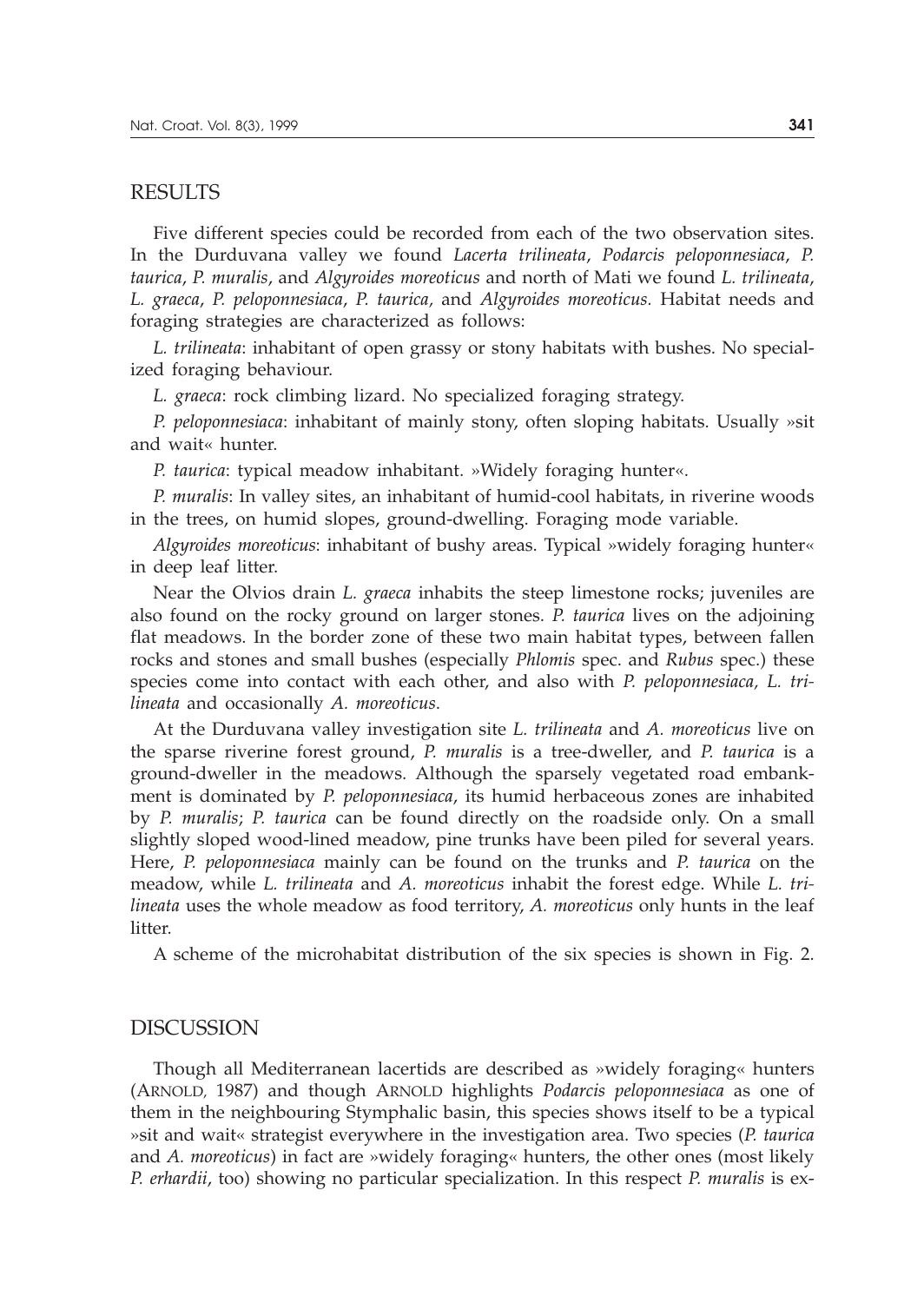

**Fig. 1.** Map of the Feneos basin

tremely adaptable. Thus, it turns out to be »widely foraging« when found syntopically with the »sit and wait« hunter *P. peloponnesiaca,* and to be a »sit and wait«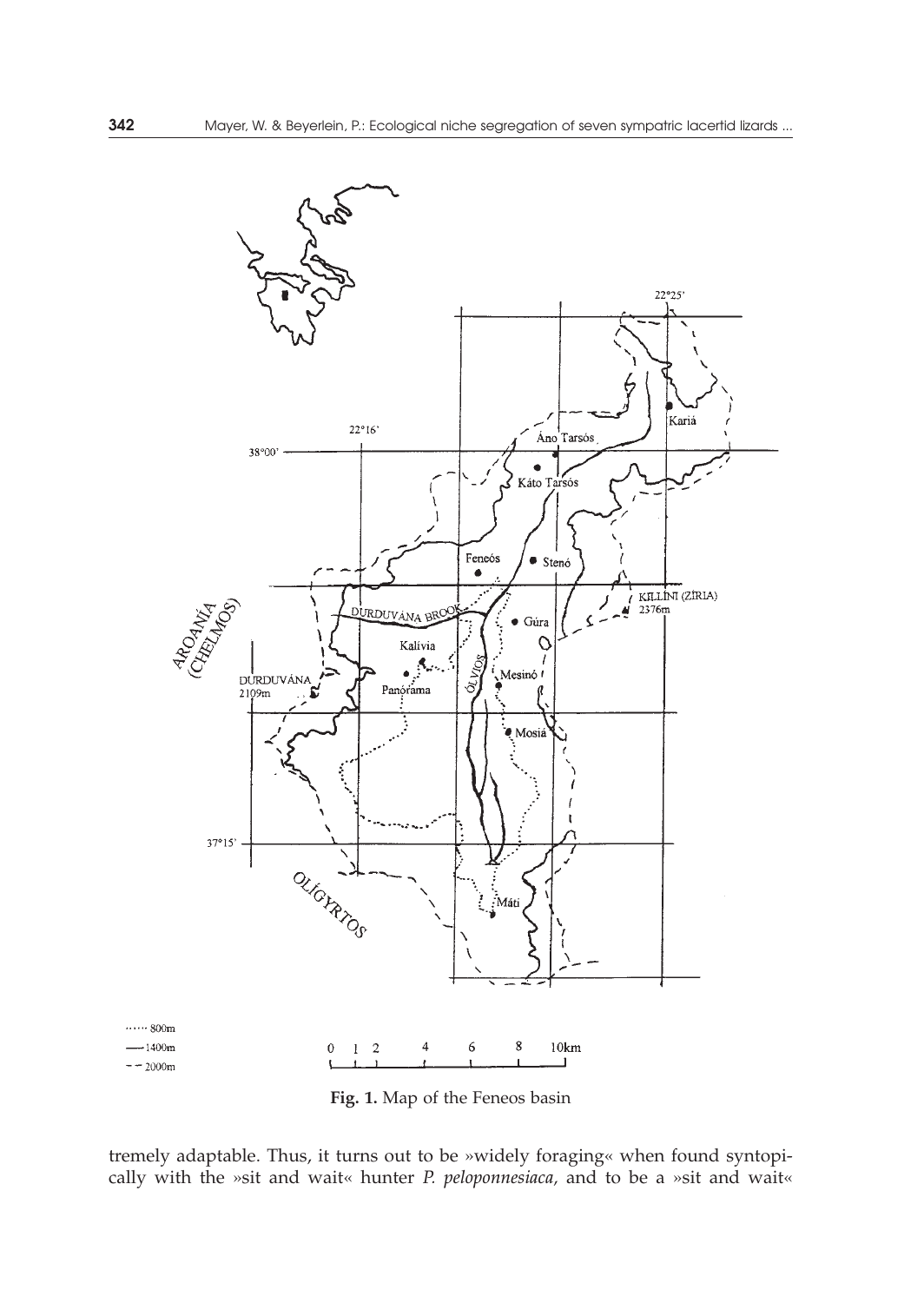strategist when in competition with *P. taurica.* These observations could also be supported by analyses of stomach contents (RICHTER & MAYER in prep.): *P. peloponnesiaca,* living on the road embankment, and *P. muralis,* from the riverine forest, being revealed to feed on very similar prey.



**Fig. 2.** Habitat use and niche segregation of different lizard species

Considering the species' differences in size and therefore assigning particular niches to the very large *L. trilineata* and to the very small *A. moreoticus*, at least four (or five, including *P. erhardii*) different lacertid species of one size class live together in possible competition in the Feneos basin. This competition is avoided partly by different habitat preferences, partly by different foraging strategies. Caused by the high diversity and the high competition pressure within this region the different species' ecological niches seem to be much closer than in other regions, which could be an interpretation of the differences found between ARNOLD's (1987) and our results.

*Received March 23, 1999*

#### **REFERENCES**

- ARNOLD, E. N., 1987: Resource partition among lacertid lizards in southern Europe J. Zool., Lond. (B) **1**, 739–762.
- BÖHME, W., 1997: A note on the gender of the genus *Podarcis* (Sauria: Lacertidae). Bonn. zool. Beitr. **47**, 187–188.